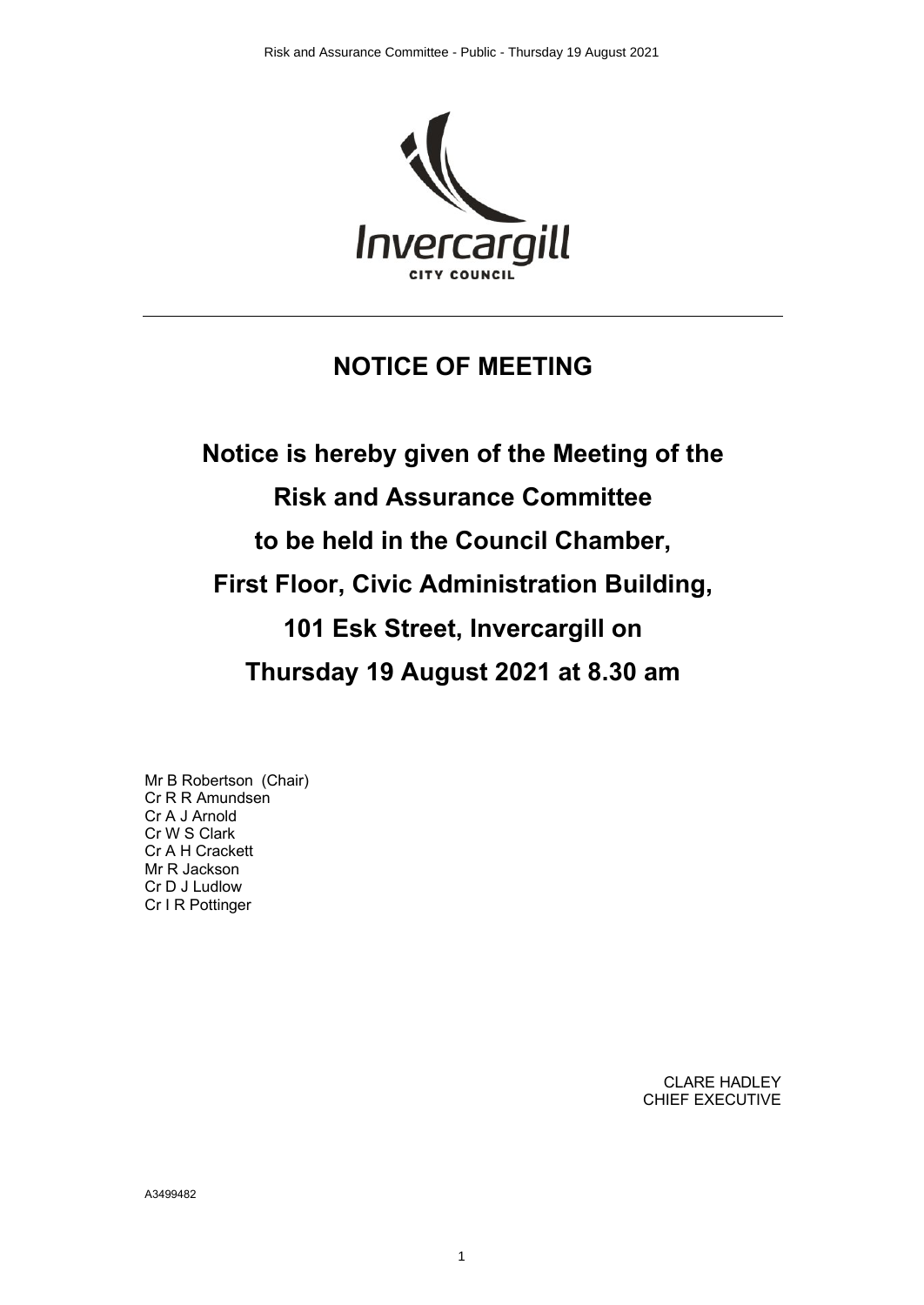# **Risk and Assurance Committee - Public**

19 August 2021 08:30 AM

## **Agenda Topic Page**

- 1. Apologies
- 2. Public Forum
- 3. Declaration of Interest

a. Members are reminded of the need to stand aside from decision-making when a conflict arises between their role as an elected representative and any private or other external interest they might have.

- b. Elected members are reminded to update their register of interests as soon as practicable, including amending the register at this meeting if necessary.
- 4. Urgent Business
- 5. Public Excluded Session

All Councillors - whether members of the Risk and Assurance Committee or not - have been invited by the Chair of Risk and Assurance Committee to attend and to participate.